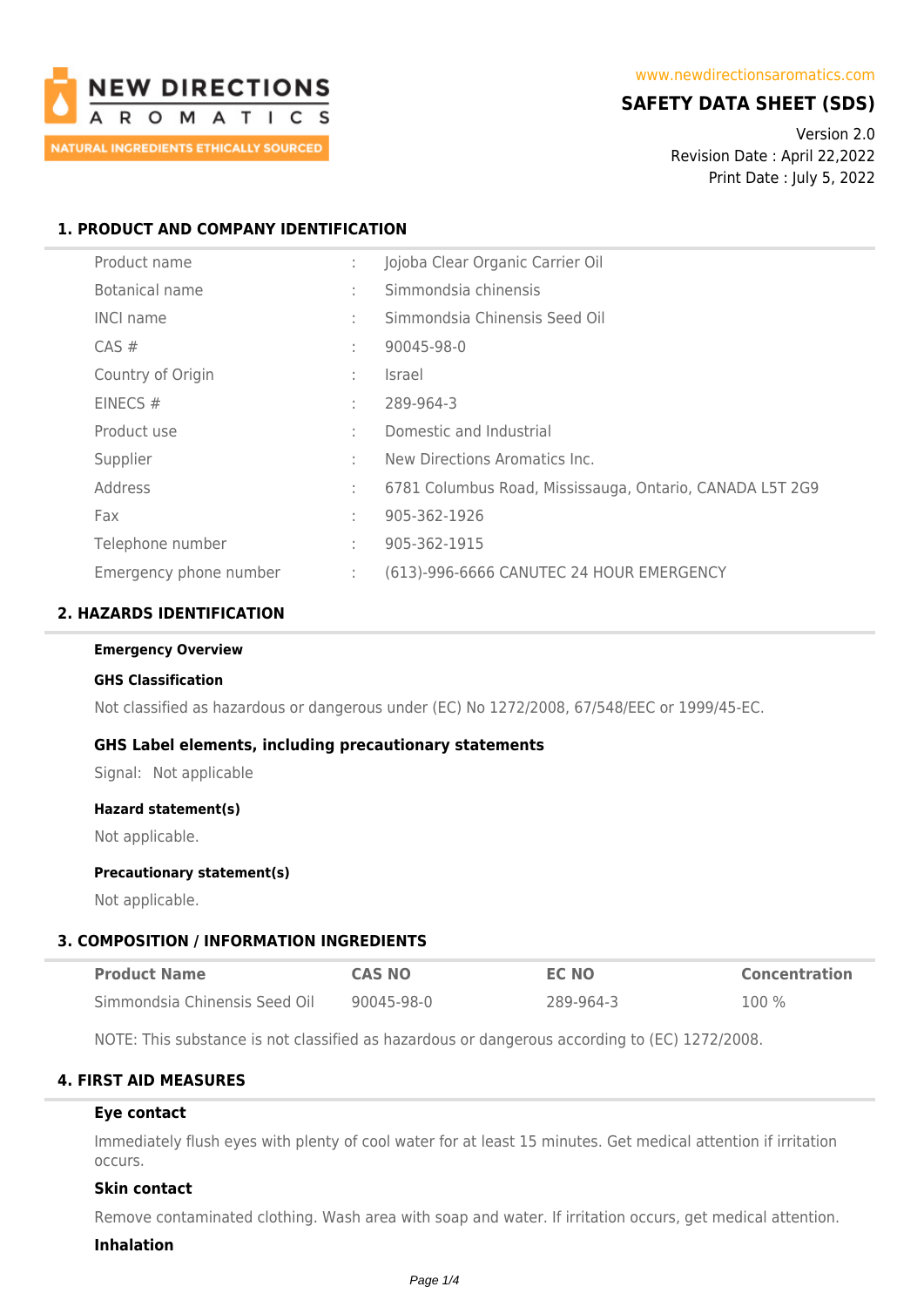If inhaled, removed to fresh air. Get medical attention if symptoms appear.

### **Ingestion**

Seek medical attention or contact local poison control center.

## **5. FIRE FIGHTING MEASURES**

### **Suitable extinguishing media**

Foam. Dry Powder. Carbon dioxide.

### **Unsuitable extinguishing media**

Water spray, water jet.

### **Special protective equipment and precautions for fire-fighters**

Wear proper protective equipment. Exercise caution when fighting any chemical fire. Use water spray or fog for cooling exposed containers.

### **Special hazards arising from the substance or its combustible products**

Hazardous decomposition products may be formed at extreme heat or if burned.

### **Resulting gases**

Carbon oxides.

## **6. ACCIDENTAL RELEASE MEASURES**

### **Personal precautions, protective equipment and emergency procedures.**

Equip clean crew with proper protection. Respiratory protection equipment may be necessary.

#### **Environmental precautions**

Prevent entry to sewers and public waters. Notify authorities if product enters sewers or public waters.

#### **Methods and materials for containment and cleaning up**

Clean up any spills as soon as possible, using an absorbent material to collect it. Use suitable disposal containers.

### **7. HANDLING AND STORAGE**

### **Precautions for safe handling**

No direct lighting. No smoking. Ensure prompt removal from eyes, skin and clothing. Wash hands and other exposed areas with mild soap and water before eating, drinking or smoking and when leaving work. Handle in accordance with good industrial hygiene and safety procedures.

### **Conditions for safe storage, including any incompatibilities**

Provide local exhaust or general room ventilation to minimize dust and/or vapour concentrations. Keep container closed when not in use.

### **8. EXPOSURE CONTROLS AND PERSONAL PROTECTION**

## **Eyes**

Use tightly sealed goggles.

# **Skin**

If skin contact or contamination of clothing is likely, protective clothing should be worn. Use protective gloves.

## **9. PHYSICAL AND CHEMICAL PROPERTIES**

| Appearance                   | Clear colorless liquid. |
|------------------------------|-------------------------|
| Odor                         | : Odorless              |
| Melting Point/Freezing Point | $7 - 11^{\circ}$ C.     |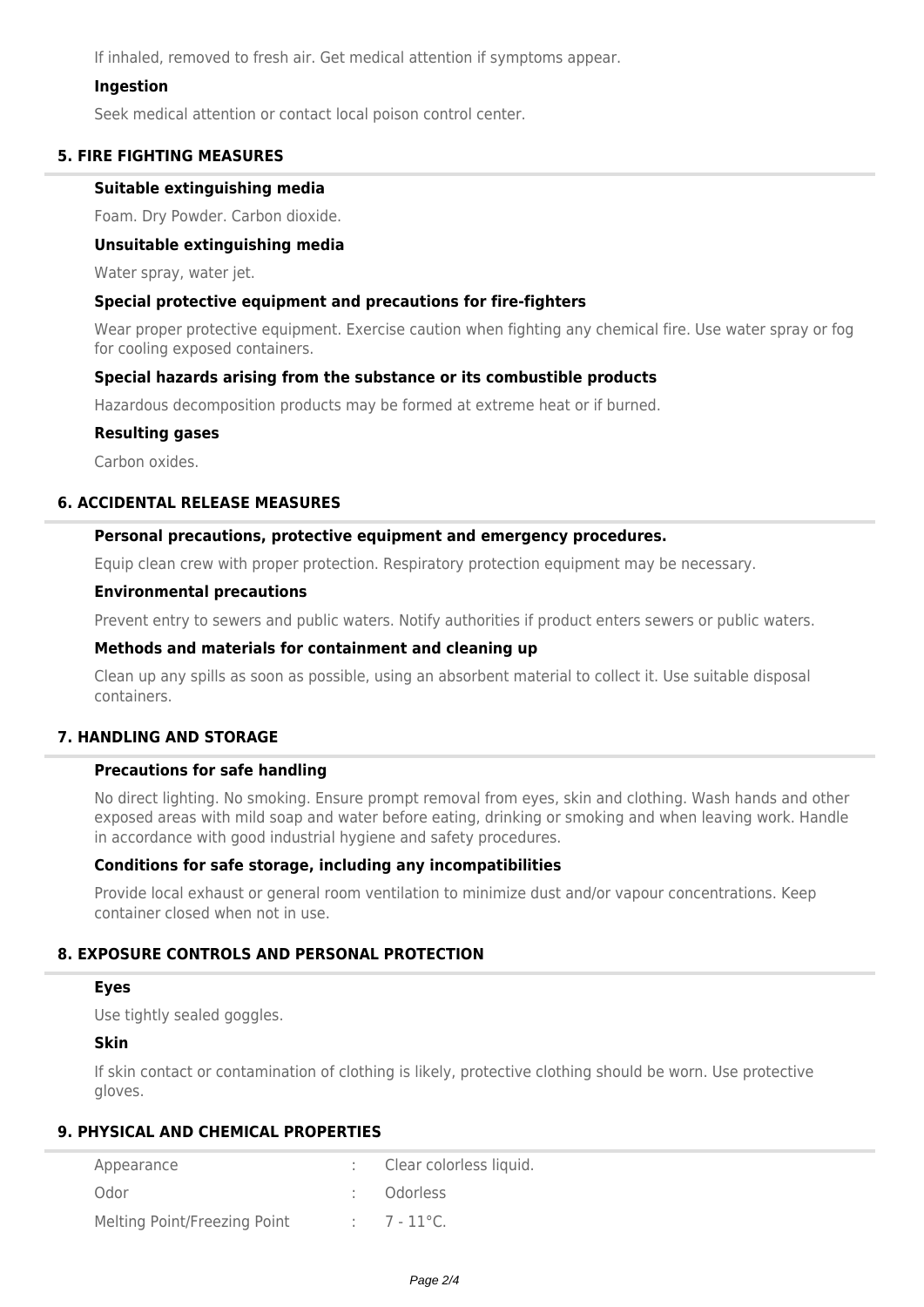| Initial b.p and boiling range | Greater than 225 °C.                |
|-------------------------------|-------------------------------------|
| Flash point                   | $:$ > 100 $^{\circ}$                |
| Relative density              | $\therefore$ 0.85 - 0.87 @ 20 °C.   |
| Solubility (ies)              | Soluble in oil. Insoluble in water. |

## **10. STABILITY AND REACTIVITY**

## **Reactivity**

This material presents no significant reactivity hazard.

### **Chemical stability**

Chemically stable.

### **Possibility of hazardous reactions**

Hazardous polymerization will not occur.

# **Conditions to avoid**

Avoid sparks, flame and other heat sources.

## **Incompatible materials**

Strong oxidizing agents.

#### **Hazardous decomposition products**

Carbon Oxides.

### **11. TOXICOLOGICAL INFORMATION**

#### **Carcinogenicity**

None of the components of this material are listed as a carcinogen.

#### **Chronic toxicity**

May cause allergic reactions on skin.

#### **Teratogenicity**

Non - tetragenic.

#### **Mutagenicity**

Non - mutagenic.

#### **Skin contact**

May cause skin irritation with prolonged contact. Adverse skin effects should be prevented by normal care and personal hygiene.

#### **Eye contact**

Possible irritation should be prevented by wearing safety glasses.

## **Ingestion**

Ingestion of a single dose is unlikely to cause harm.

## **12. ECOLOGICAL INFORMATION**

### **Ecotoxicity**

Avoid any pollution of ground, surface or underground water.

### **Persistence and degradability**

This product is biodegradable.

#### **Bio - accumulative potential**

Not available.

## **Mobility in soil**